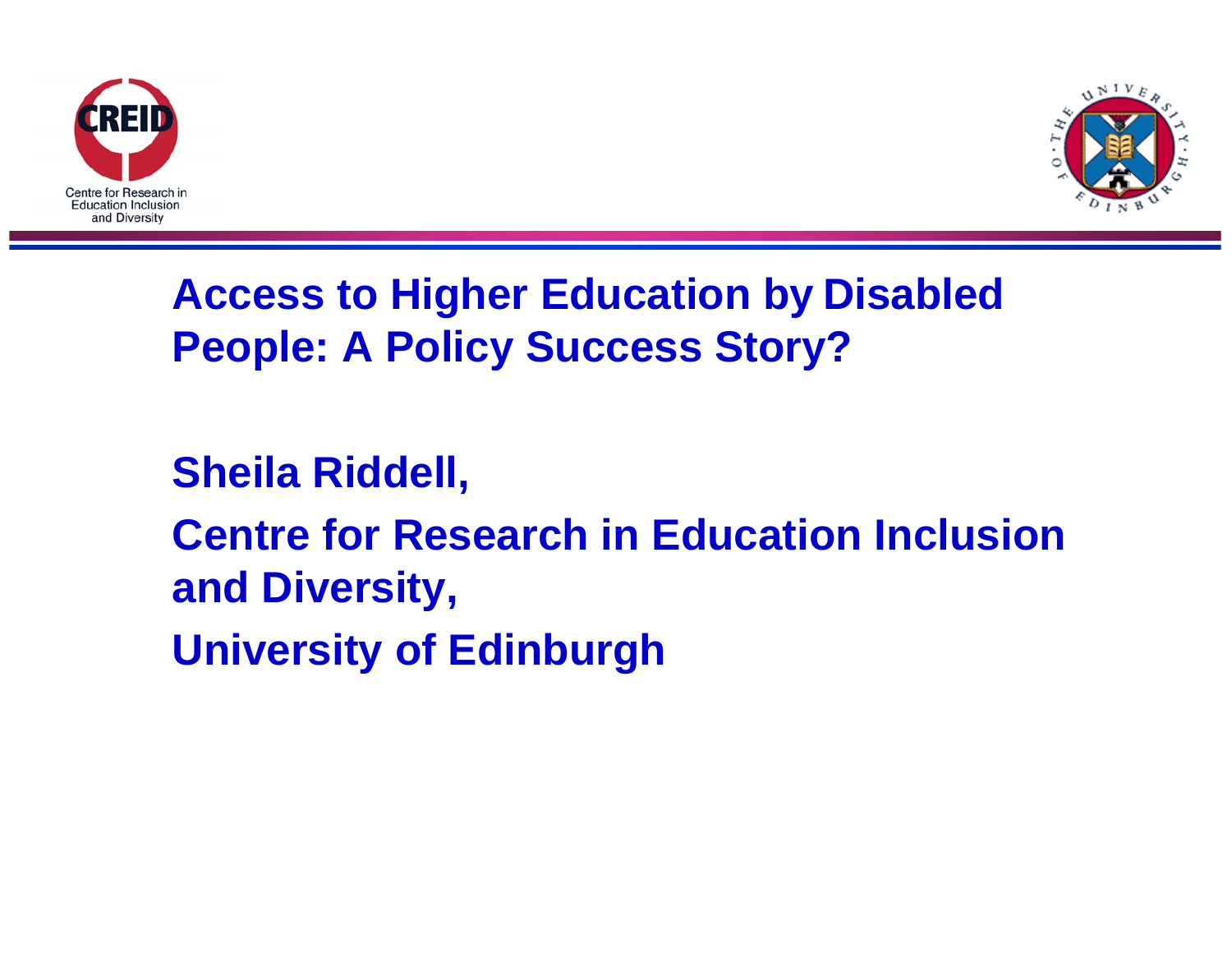

# **Central questions**



- $\bullet$  What progress has been made by disabled people in accessing higher education over the past decade?
- $\bullet$  Do disabled people enjoy equal access to higher education compared with their non-disabled peers?
- $\bullet$  What are the main factors affecting their chances of entering higher education?
- $\bullet$  What are the additional barriers faced by disabled people once they are in higher education?
- $\bullet$ What are the prospects for the future?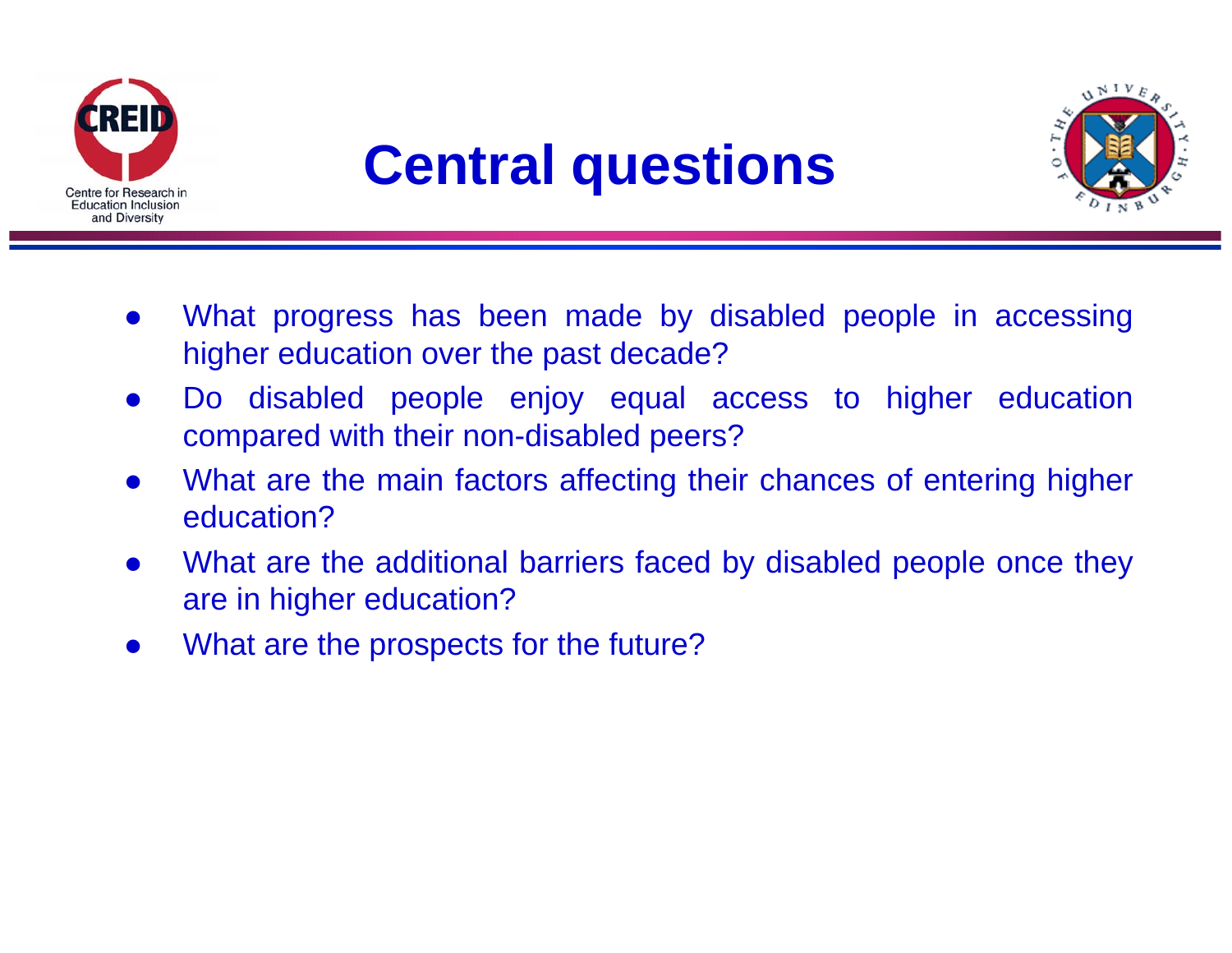

### Number and % of disabled students in higher education

| Year         | Number of<br>students (in<br>brackets FT) | <b>Number of</b><br>disabled students | <b>Percentage</b> |
|--------------|-------------------------------------------|---------------------------------------|-------------------|
| 1994 -<br>95 | 323011<br>(273586)                        | 11162 (9719)                          | 3.5%              |
| 2004-05      | 379150<br>(320865)                        | 26085 (22890)                         | 7%                |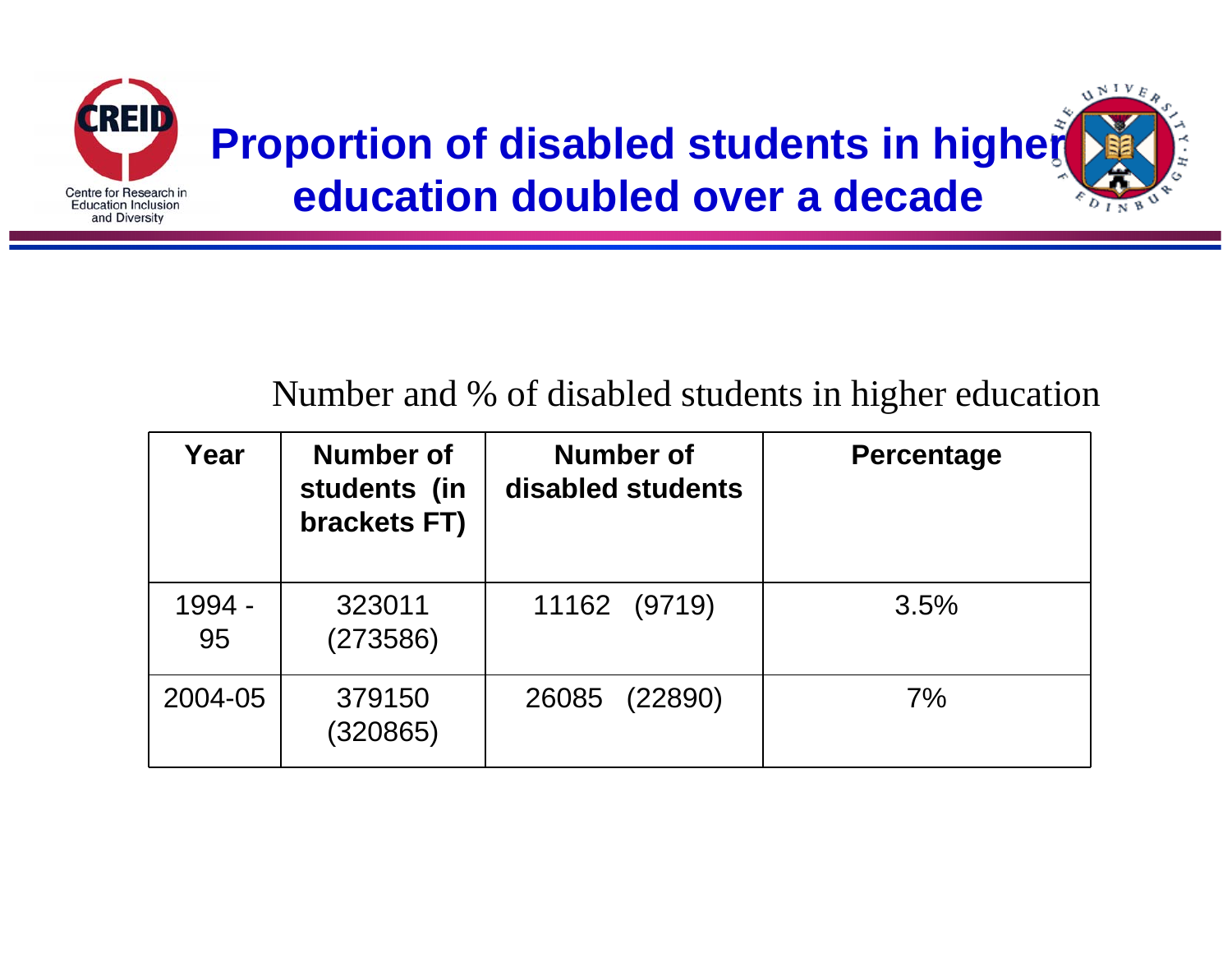

### **Policy drivers**



- $\bullet$ Campaigns by individual disabled people & Skill
- $\bullet$  Funding Mechanisms - Disabled Students Allowance & Premium Funding
- $\bullet$ Extension of DDA to education in 2001
- $\bullet$ Public sector duty to promote disability equality
- $\bullet$ Quality agenda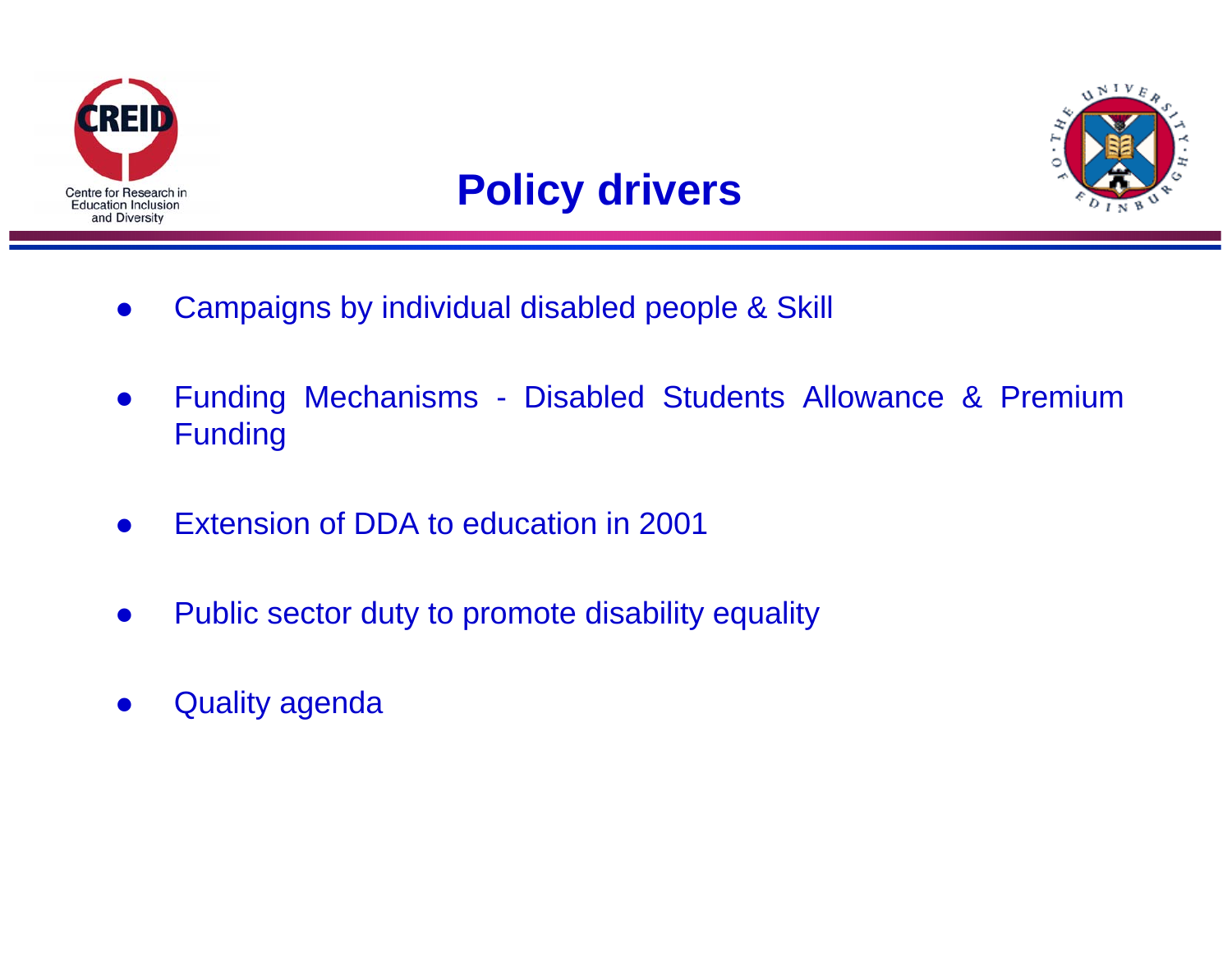



#### **But major inequalities remain: Access and impairment**

Full-time first degree disabled students by type of impairment, percentage based on all those who declared a disability over the period 1994 to 2009

| <b>Impairment</b>                           | 1994-95 | 2000-01                  | 2005-06 | 2008-09 |
|---------------------------------------------|---------|--------------------------|---------|---------|
| Specific Learning Difficulties <sup>1</sup> | 16%     | 44%                      | 54%     | 56%     |
| Visual impairment                           | 4%      | 3%                       | 2%      | 2%      |
| Hearing impairment                          | 6%      | 5%                       | 4%      | 3%      |
| Mobility/wheelchair user                    | 3%      | 3%                       | 3%      | 3%      |
| Personal care support                       | 0.2%    | 0.2%                     | 0.1%    | 0.1%    |
| Mental health difficulties                  | 1%      | 3%                       | 4%      | 6%      |
| Autistic spectrum disorder                  |         | $\overline{\phantom{0}}$ | 1%      | 2%      |
| An unseen disability <sup>2</sup>           | 57%     | 27%                      | 16%     | 14%     |
| Multiple disabilities                       | 3%      | 3%                       | 5%      | 6%      |
| Other disability                            | 9%      | 12%                      | 11%     | 10%     |

Source: Higher Education Statistics Agency (HESA), accessed 27.08.10

1.includes dyslexia, dyspraxia, dysgraphia and dyscalculia; prior to 2007 the term used was dyslexia

2.includes diabetes, epilepsy or asthma

### **– fall in proportion with physical/sensory impairments & increase in dyslexia**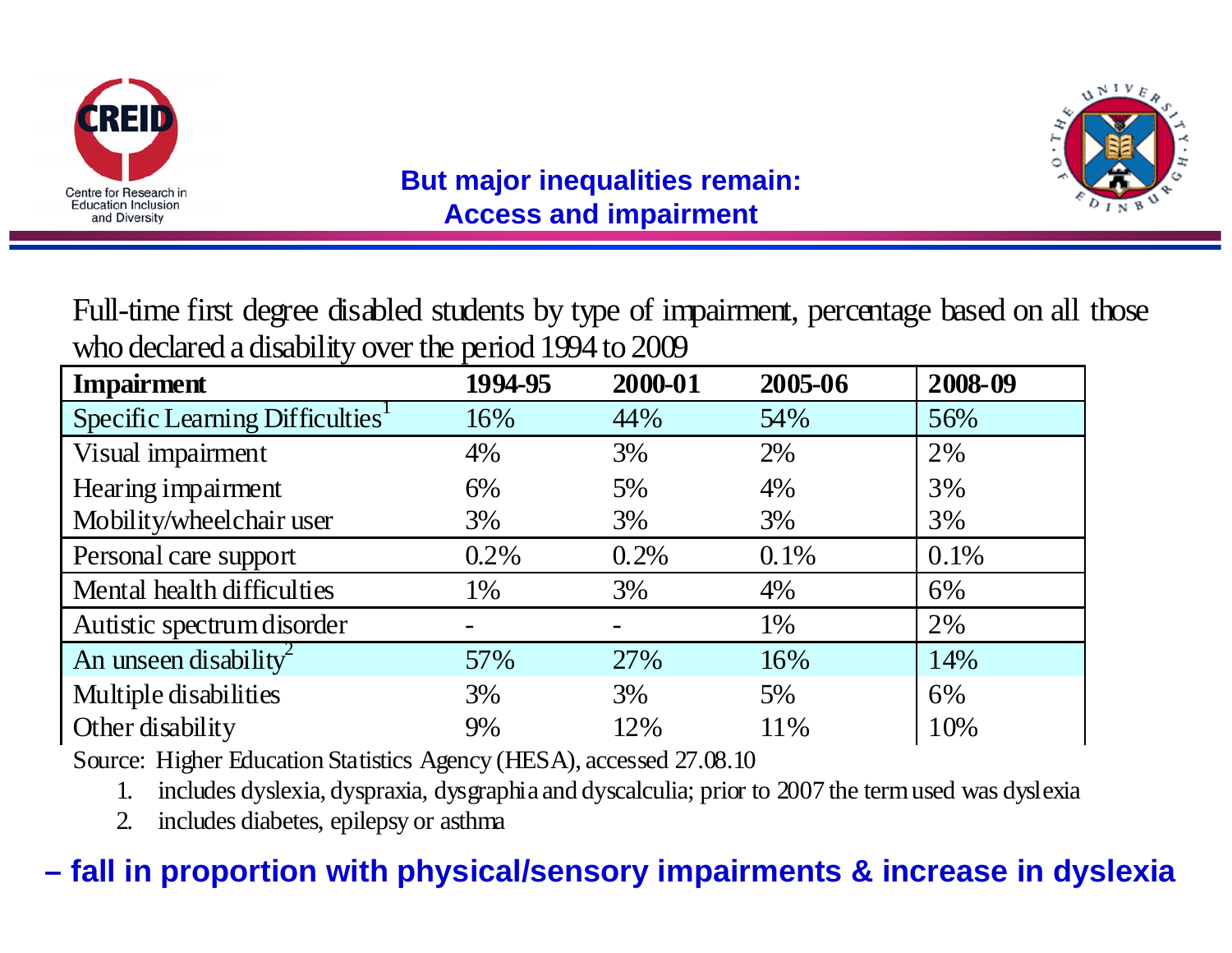Centre for Research in<br>Education Inclusion and Diversity

**Middle class disabled people much more likely to access higher education - 80% of students at pre-92 universities from middle class backgrounds; 19% from working class backgrounds – similar pattern for disabled and non-disabled students**



|                       | Pre92                           |                            |            | Post92                 |                            | <b>Non-university HEIs</b> |                        |                            |                |
|-----------------------|---------------------------------|----------------------------|------------|------------------------|----------------------------|----------------------------|------------------------|----------------------------|----------------|
|                       | No known<br>disability<br>67713 | <b>Known</b><br>disability | <b>All</b> | No known<br>disability | <b>Known</b><br>disability | <b>All</b>                 | No known<br>disability | <b>Known</b><br>disability | <b>All</b>     |
| $\boldsymbol{N}$      |                                 | 2816                       | 70529      | 40691                  | 2273                       | 42964                      | 15850                  | 1046                       | 16896          |
| <b>Professional</b>   | 21                              | 22                         | 21         | 11                     | 13                         | 11                         | 10                     | 13                         | 11             |
| <b>Managerial,</b>    | 47                              | 48                         | 47         | 41                     | 41                         | 41                         | 43                     | 47                         | 43             |
| <b>Technical</b>      |                                 |                            |            |                        |                            |                            |                        |                            |                |
| <b>Skilled-non</b>    | 12                              | 12                         | 12         | 15                     | 15                         | 15                         | 15                     | 15                         | 15             |
| manual                |                                 |                            |            |                        |                            |                            |                        |                            |                |
| <b>Skilled-</b>       | 12                              | 12                         | 12         | 20                     | 17                         | 19                         | 19                     | 15                         | 19             |
| manual                |                                 |                            |            |                        |                            |                            |                        |                            |                |
| <b>Partly skilled</b> | 6                               | 6                          | 6          | 11                     | 11                         | 11                         | 10                     | $\mathbf Q$                | 10             |
| <b>Unskilled</b>      |                                 |                            |            | 3                      | 3                          | 3                          | $\overline{2}$         | $\mathcal{D}$              | $\overline{2}$ |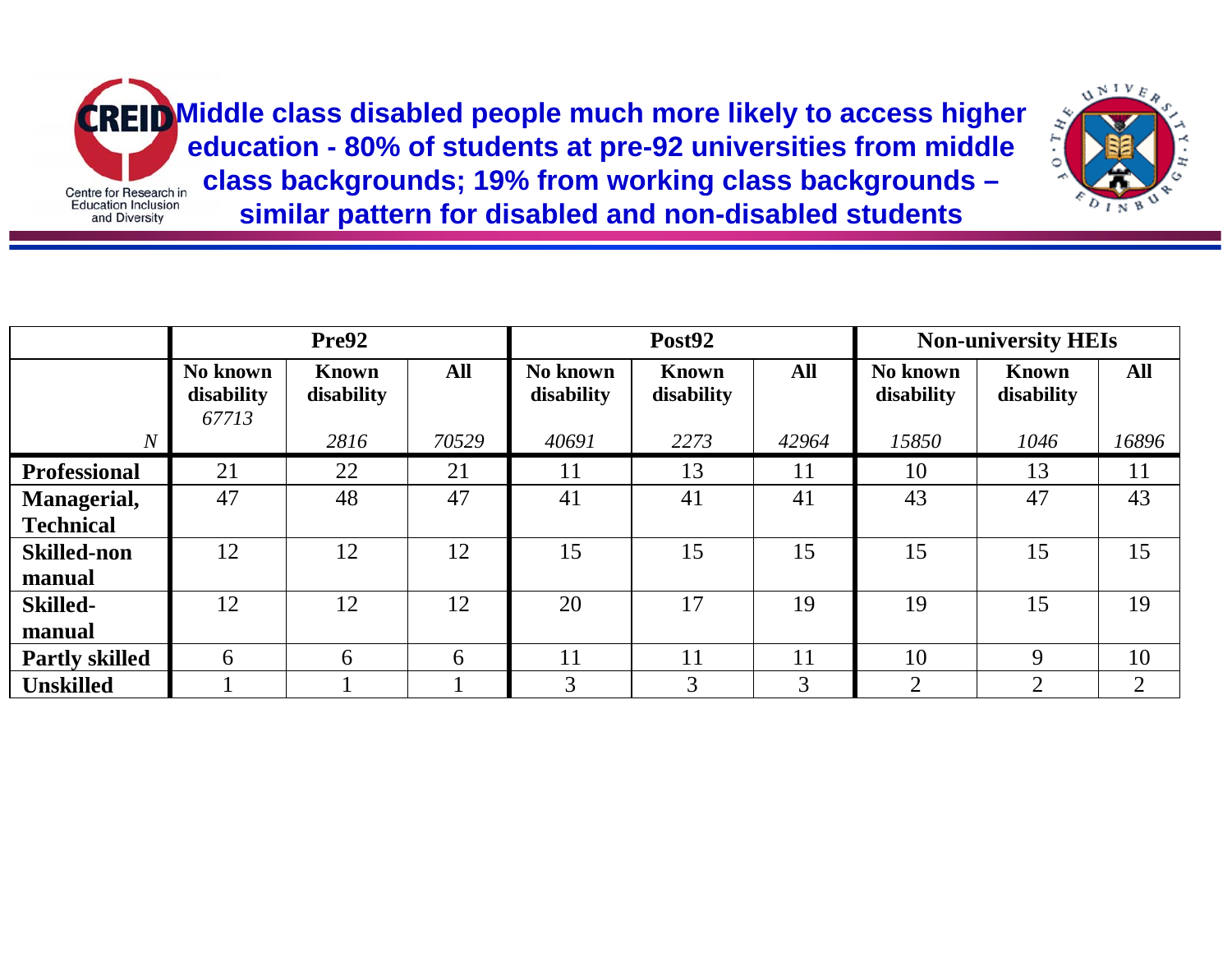



Figures include pupils recorded as having RoN, CSP and/or IEP in Scotland, 2008.  $1=$  least deprived area,  $10=$  most deprived area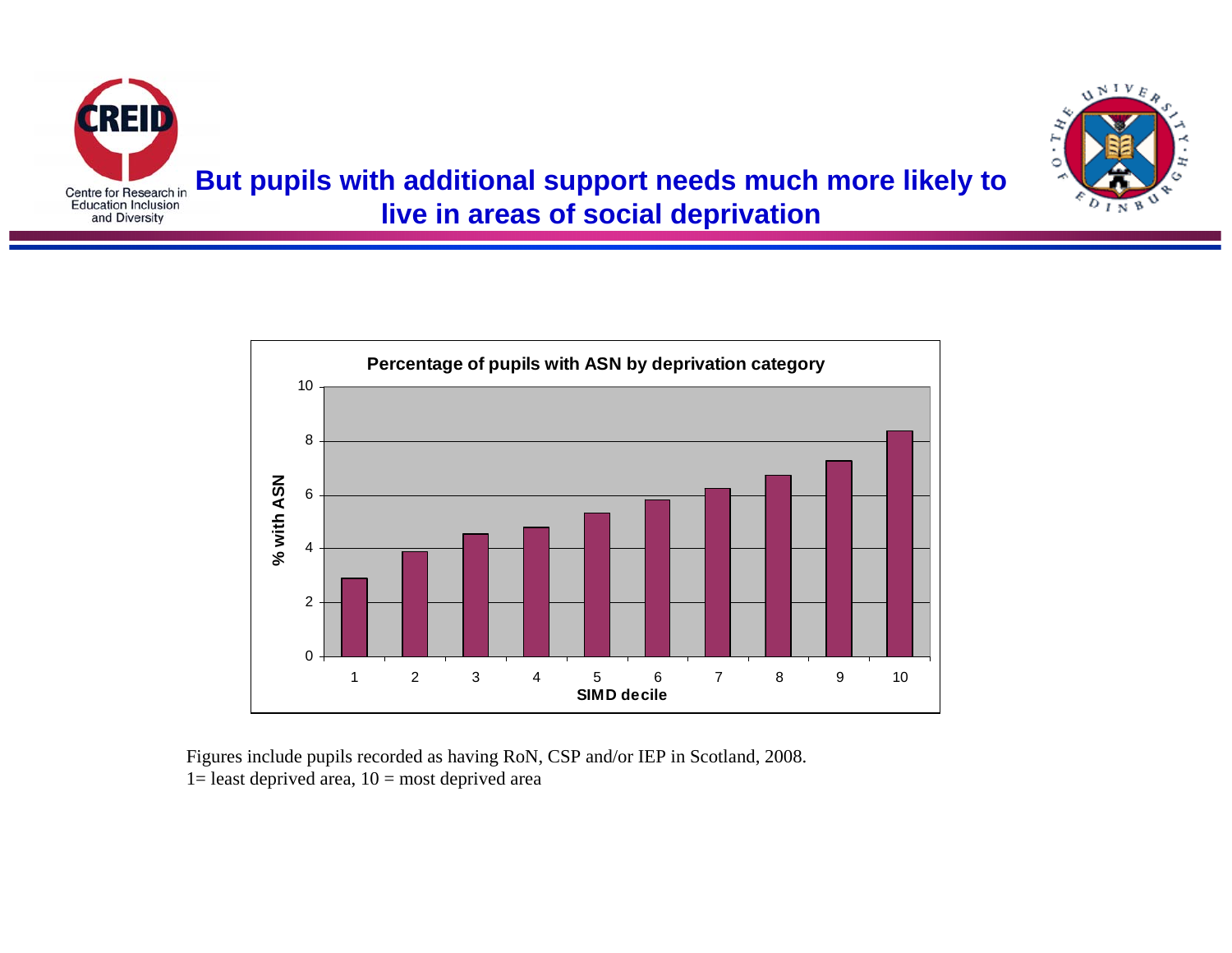

**Social class most strongly associated with learning disability and social, emotional & behavioural difficulties – largely excluded from higher education**





Figures include pupils recorded as having RoN, CSP and/or IEP in Scotland, 2008.  $1=$  least deprived area,  $10=$  most deprived area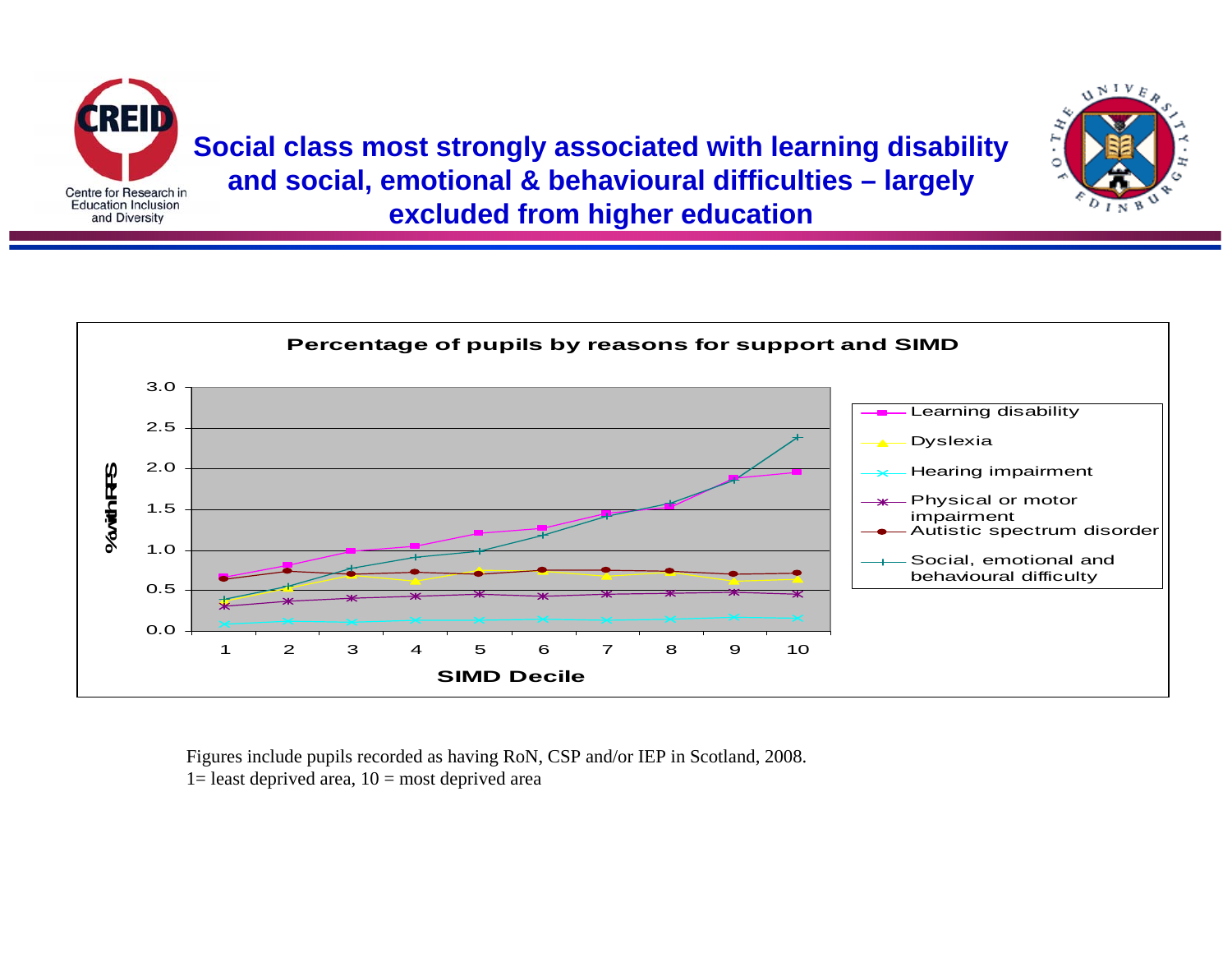



Proportion of UK men *with* limiting long standing illness who are in work, by **highest educational qualification** 

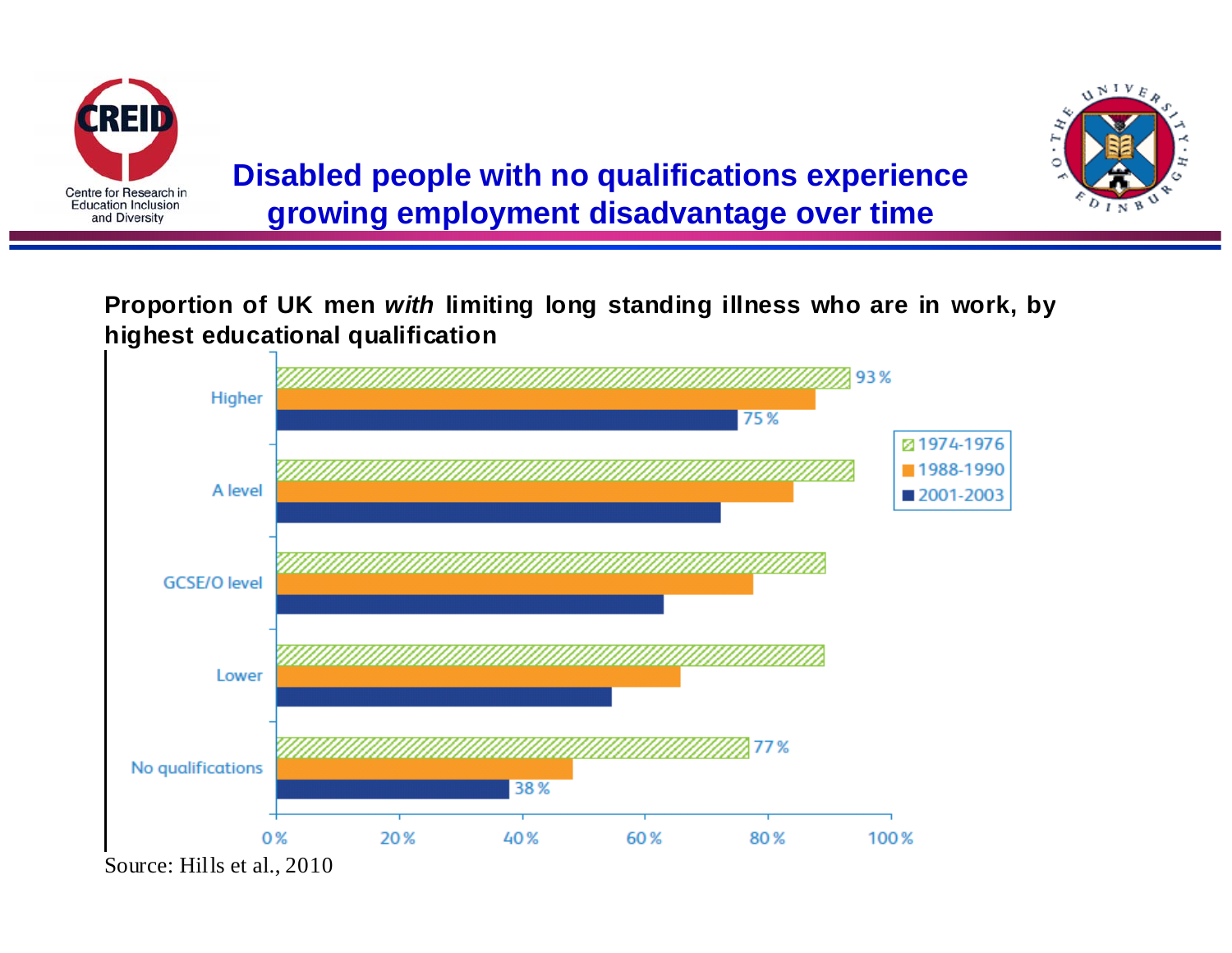

**Access for disabled people into higher education – overall success story – but reflects and intensifies wider social inequalities**



- $\bullet$  Disabled students now make up 7% of all undergraduates (3.7% in 1995) – represents policy success
- $\bullet$  But infused by wider social inequalities – majority (50%+) are male students from middle class backgrounds with dyslexia. Decline in proportion with more significant impairments
- $\bullet$  Disabled students **less** likely to come from minority ethnic backgrounds
- $\bullet$  Disabled people with degrees have much better employment outcomes than those with no qualifications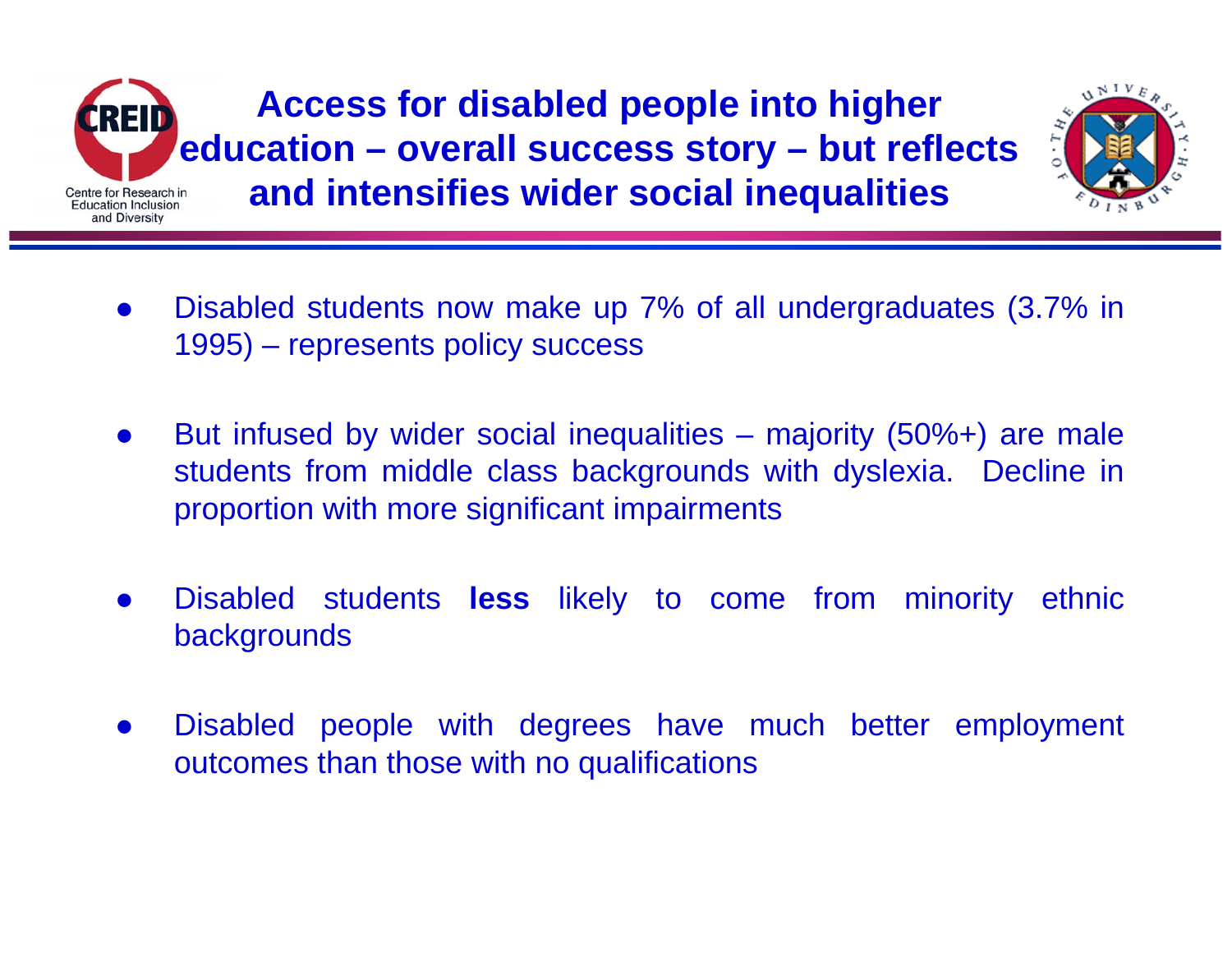

Access to premises, and teaching and learning, constant struggle. Managing identity -

Being identified as disabled may be useful in terms of accessing support & resources, but may also be stigmatising

Particular issue for disabled students seeking to enter professions.

Low participation rates in vocational courses (e.g. medicine, dentistry, teaching, social work, nursing)

Fitness to practise standards still represent barrier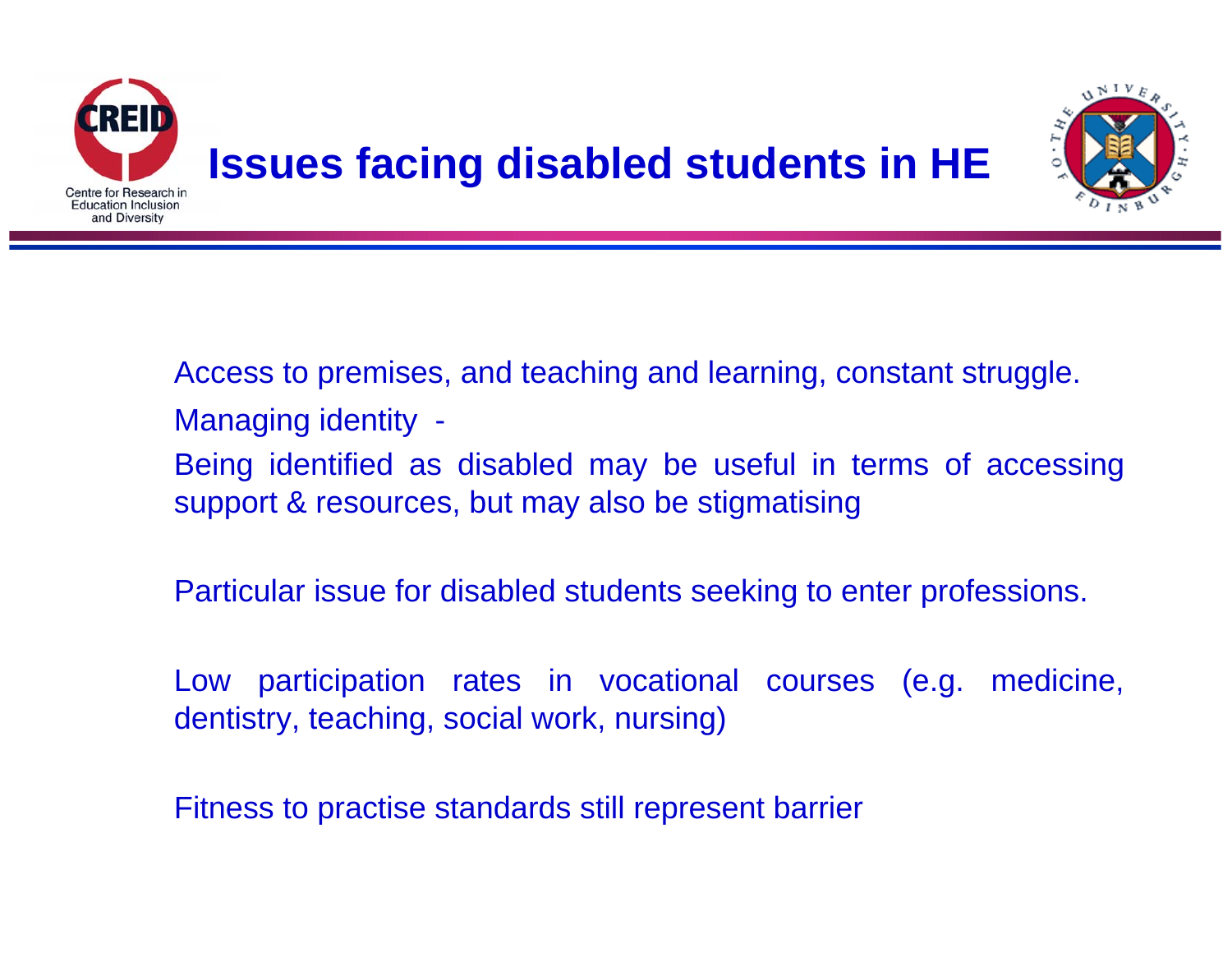



#### **Table 2: Number and percentage of disabled and non-disabled teachers on the Teacher Induction Scheme in Scotland, 2002-2006**

| Year | <b>Disabled teachers</b> | Non-disabled teachers |
|------|--------------------------|-----------------------|
| 2002 | $12(0.59\%)$             | 2,009 (99.4%)         |
| 2003 | $6(0.3\%)$               | 1,808 (99.7%)         |
| 2004 | $16(1.2\%)$              | 2,018 (98.8%)         |
| 2005 | 24 (0.89%)               | 2,670 (99.1%)         |
| 2006 | $31(1.1\%)$              | 3,509 (98.9%)         |

Source: General Teaching Council for Scotland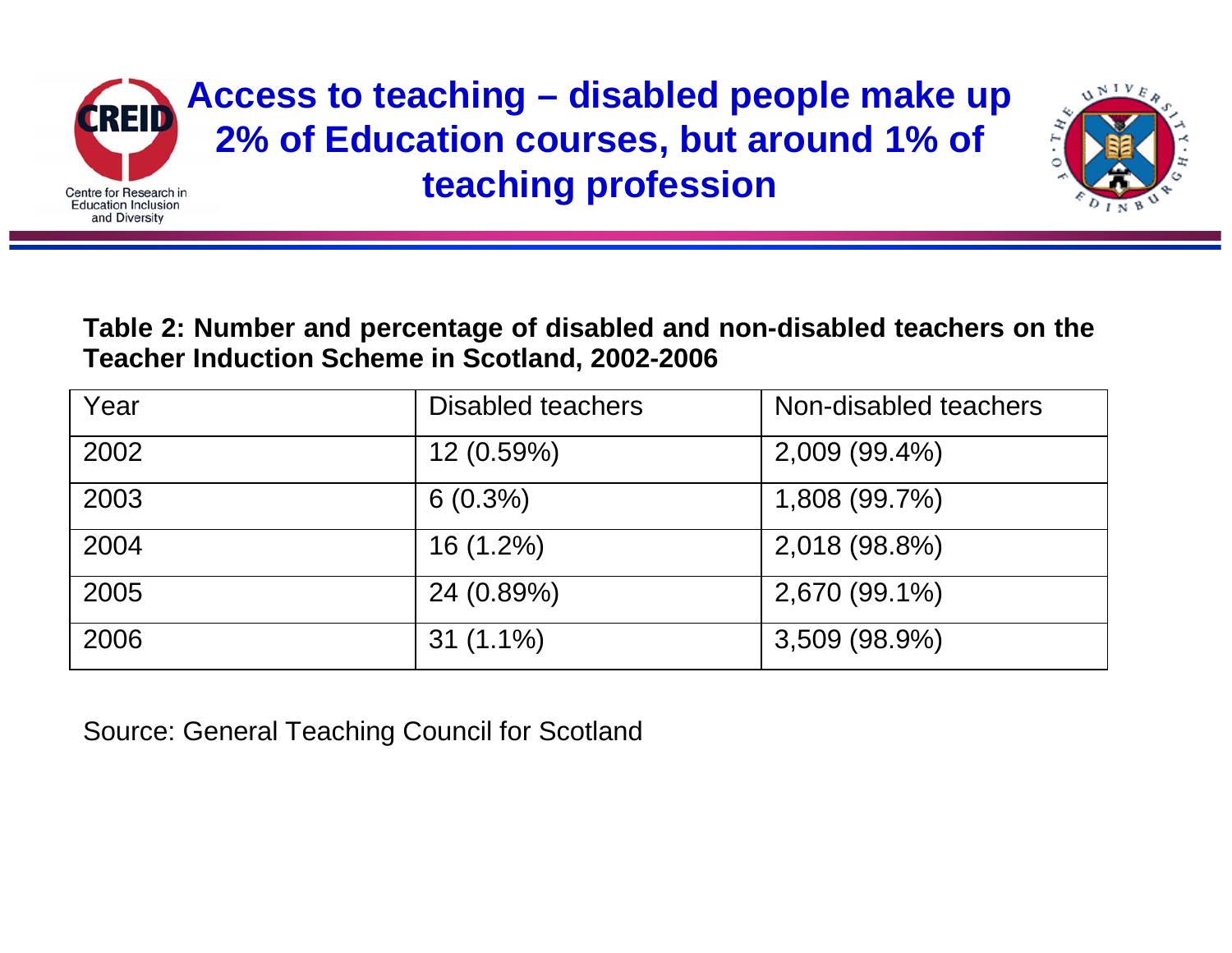

*I told my teacher at the end of my first week, beginning of my second, because I had got some major things done and I thought 'Well, she knows that I am a hard worker …' and her expression was, I will never forget, her expression was 'Really!'. And I just said to her 'Yes, you know I cope' and stuff and then the next day I went in and she was very close to another teacher in the school, and I felt like I had been discussed, and there was kind of looks being made and things, and then that teacher, from then onwards treated me like a child, and was very, very picky.*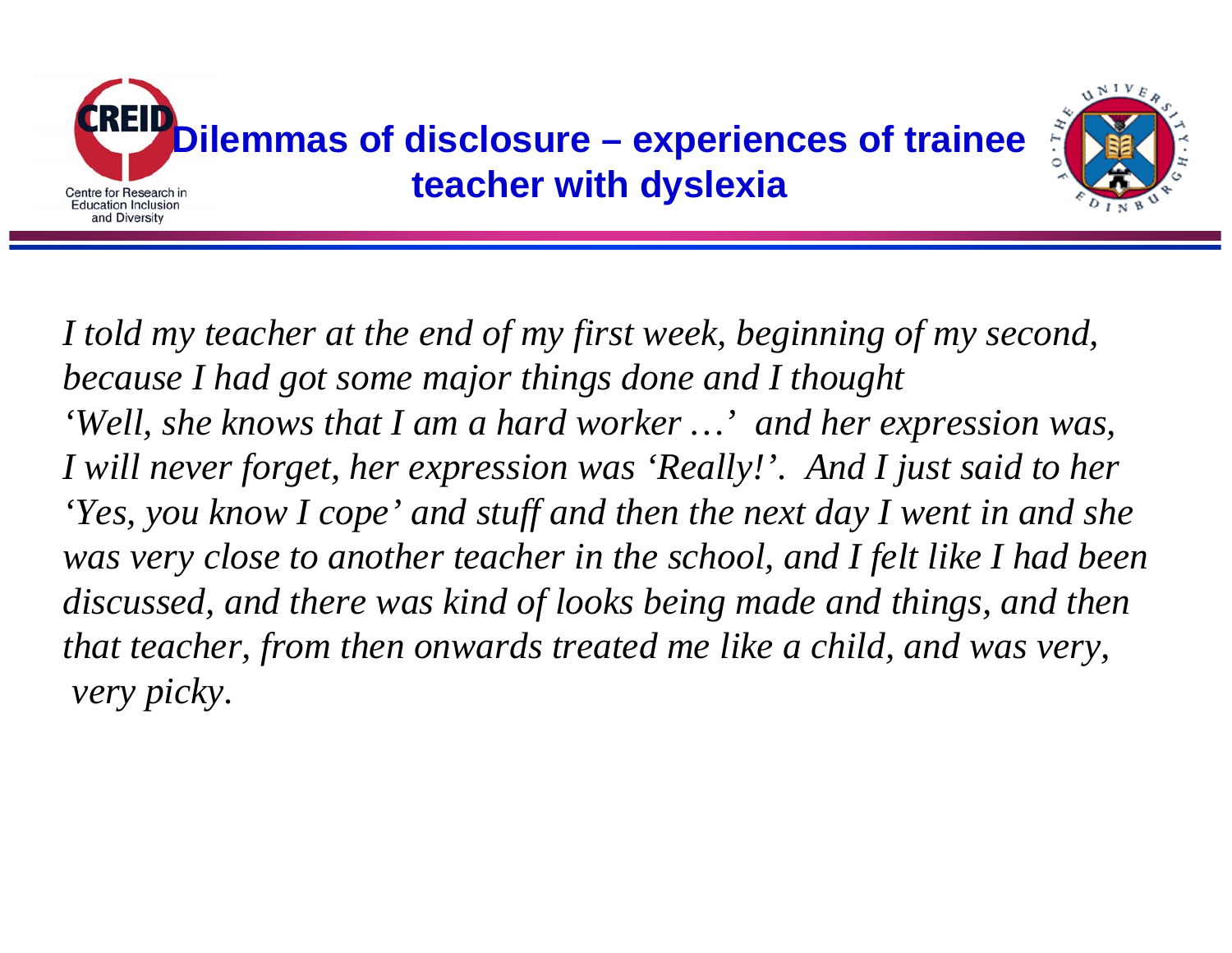![](_page_13_Picture_0.jpeg)

# **Conclusions**

![](_page_13_Picture_2.jpeg)

- $\bullet$  Widening access for disabled people into higher education should be seen as success story.
- **Reflects interaction between Government policy and** campaigning by disabled people and voluntary organisations.
- **•** Extension of disability equality legislation to higher education major influence
- $\bullet$  But still barriers – mainly linked to strong associations between social class and disability
- **•** Discrimination still major factor in labour market, including professions.